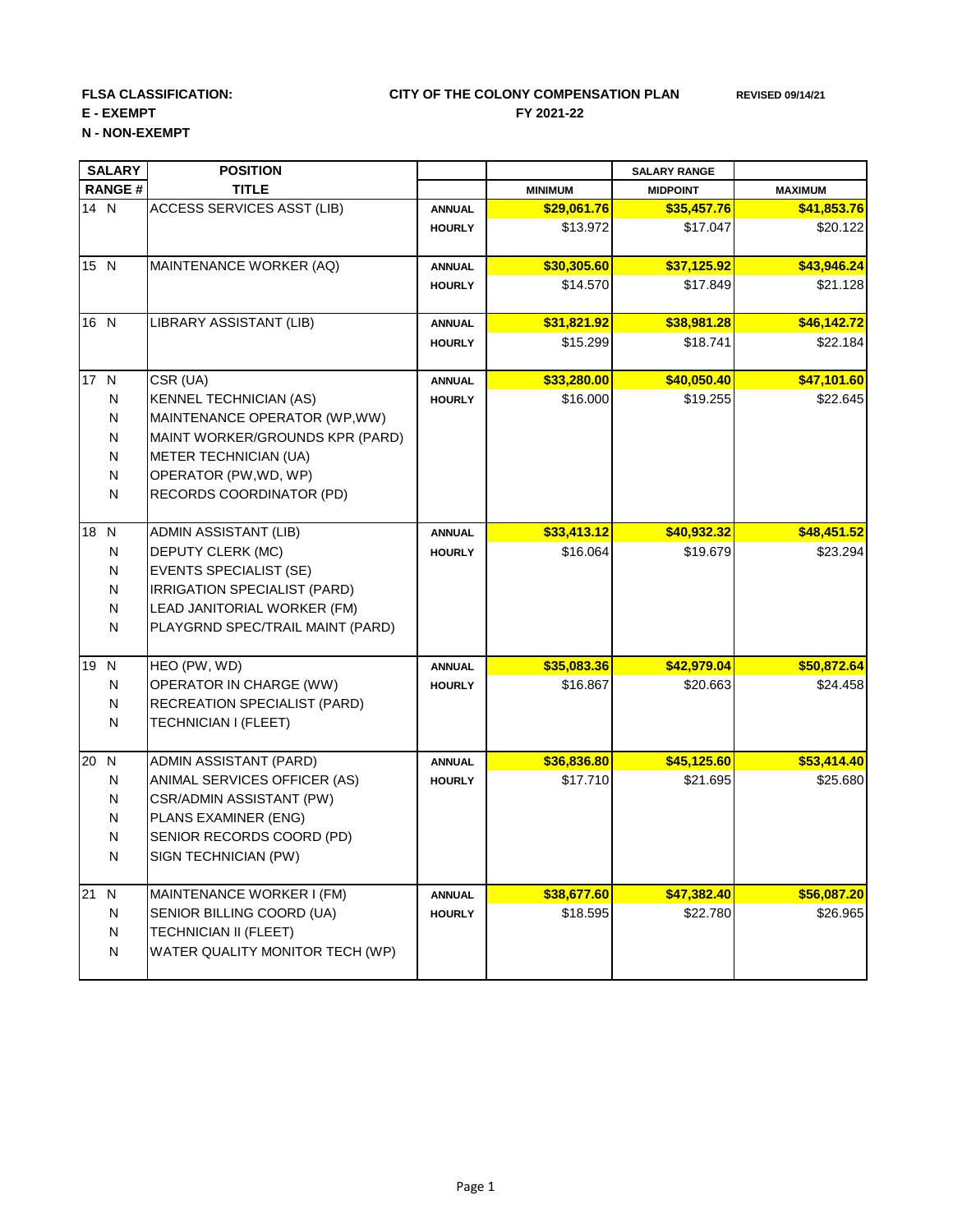| <b>SALARY</b> |              | <b>POSITION</b>                    |               |                | <b>SALARY RANGE</b> |                |
|---------------|--------------|------------------------------------|---------------|----------------|---------------------|----------------|
| <b>RANGE#</b> |              | <b>TITLE</b>                       |               | <b>MINIMUM</b> | <b>MIDPOINT</b>     | <b>MAXIMUM</b> |
| 22 N          |              | CREW LEADER (WD)                   | <b>ANNUAL</b> | \$40,612.00    | \$49,751.52         | \$58,891.04    |
|               | N            | LANDSCAPE CREW LEADER (PARD)       | <b>HOURLY</b> | \$19.525       | \$23.919            | \$28.313       |
|               | N            | LEAD GROUNDSKEEPER (PARD)          |               |                |                     |                |
|               | N            | LEAD OPERATOR (PW, WP, WW)         |               |                |                     |                |
|               | N            | METER TECH CREW LEADER (UA)        |               |                |                     |                |
|               | N            | <b>MOWING CREW LEADER (PARD)</b>   |               |                |                     |                |
|               | N            | PARKS CREW LEADER (PARD)           |               |                |                     |                |
|               | N            | PLANNING TECHNICIAN (ENG)          |               |                |                     |                |
|               | N            | SR DEPUTY CLERK/JCM (MC)           |               |                |                     |                |
|               |              |                                    |               |                |                     |                |
| 23 E          |              | ACCESS SERVICES MANAGER (LIB)      | <b>ANNUAL</b> | \$42,642.08    | \$52,239.20         | \$61,834.24    |
|               | ${\sf N}$    | EXEC ADMIN ASST (PW)               | <b>HOURLY</b> | \$20.501       | \$25.115            | \$29.728       |
|               | ${\sf N}$    | EXEC ASST/CSR (UA)                 |               |                |                     |                |
|               | $\mathsf E$  | LIBRARIAN (LIB)                    |               |                |                     |                |
|               | $\mathsf{N}$ | POLICE SUPPORT SPECIALIST (PD)     |               |                |                     |                |
|               | ${\sf N}$    | RECORDS MANGMT SPECIALIST (CS)     |               |                |                     |                |
|               |              |                                    |               |                |                     |                |
| 24            | N            | COMMUNITY IMAGE OFFICER (CI)       | <b>ANNUAL</b> | \$44,776.16    | \$54,851.68         | \$64,927.20    |
|               | N            | FOREMAN (PW, WD)                   | <b>HOURLY</b> | \$21.527       | \$26.371            | \$31.215       |
|               | N            | METER TECHNICIAN SUPERVISOR (UA)   |               |                |                     |                |
|               | N            | MULTIMEDIA SPECIALIST (CVB)        |               |                |                     |                |
|               | N            | PLANNER (ENG)                      |               |                |                     |                |
|               | N            | SALES & MARKTG SPECIALIST (CVB)    |               |                |                     |                |
|               | N            | SERVICING & HOSP SPECIALIST (CVB)  |               |                |                     |                |
|               | N            | SIGNAL TECHNICIAN (ENG)            |               |                |                     |                |
|               |              |                                    |               |                |                     |                |
| 25            | N            | ATHLETICS SUPERVISOR (PARD)        | <b>ANNUAL</b> | \$47,014.24    | \$57,593.12         | \$68,172.00    |
|               | N            | <b>BUILDING INSPECTOR (ENG)</b>    | <b>HOURLY</b> | \$22.603       | \$27.689            | \$32.775       |
|               | N            | COMMUNITY OUTREACH OFFICER (CI)    |               |                |                     |                |
|               | E            | CUST SERV SUPERVISOR (UA)          |               |                |                     |                |
|               | ${\sf N}$    | DEPUTY CITY SECRETARY (CS)         |               |                |                     |                |
|               | N            | EMERGENCY MNGMT SPECIALIST (GA)    |               |                |                     |                |
|               | N            | <b>ENGINEERING INSPECTOR (ENG)</b> |               |                |                     |                |
|               | N            | EXECUTIVE ADMIN ASST (ED)          |               |                |                     |                |
|               | N            | GREEN & SPECIAL PROJ SUPVSR (PARD) |               |                |                     |                |
|               | N            | PARKS SUPERVISOR (PARD)            |               |                |                     |                |
|               | ${\sf N}$    | RECREATION SUPERVISOR (PARD)       |               |                |                     |                |
|               | $\mathsf E$  | SENIOR LIBRARIAN (LIBRARY)         |               |                |                     |                |
|               | $\mathsf{N}$ | SPEC EVENTS SUPERVISOR (PARD)      |               |                |                     |                |
|               | ${\sf N}$    | SR/COMM CTR SUPERVISOR (PARD)      |               |                |                     |                |
|               |              |                                    |               |                |                     |                |
| 26            | N            | EMERGENCY VEHICLE TECH (FLEET)     | <b>ANNUAL</b> | \$49,364.64    | \$60,473.92         | \$71,581.12    |
|               | N            | LEAD TECHNICIAN (FLEET)            | <b>HOURLY</b> | \$23.733       | \$29.074            | \$34.414]      |
|               | N            | SYSTEMS ANALYST (IT)               |               |                |                     |                |
|               |              |                                    |               |                |                     |                |
| 27            | N            | ADMIN PROGRAM COORD (FIRE)         | <b>ANNUAL</b> | \$51,833.60    | \$63,498.24         | \$75,158.72    |
|               | N            | EXEC BUSINESS LIAISON (GA)         | <b>HOURLY</b> | \$24.920       | \$30.528            | \$36.134]      |
|               | E            | FACILITY MAINT SUPERVISOR (FM)     |               |                |                     |                |
|               | N            | TECHNICAL ASST (ENG)               |               |                |                     |                |
|               |              |                                    |               |                |                     |                |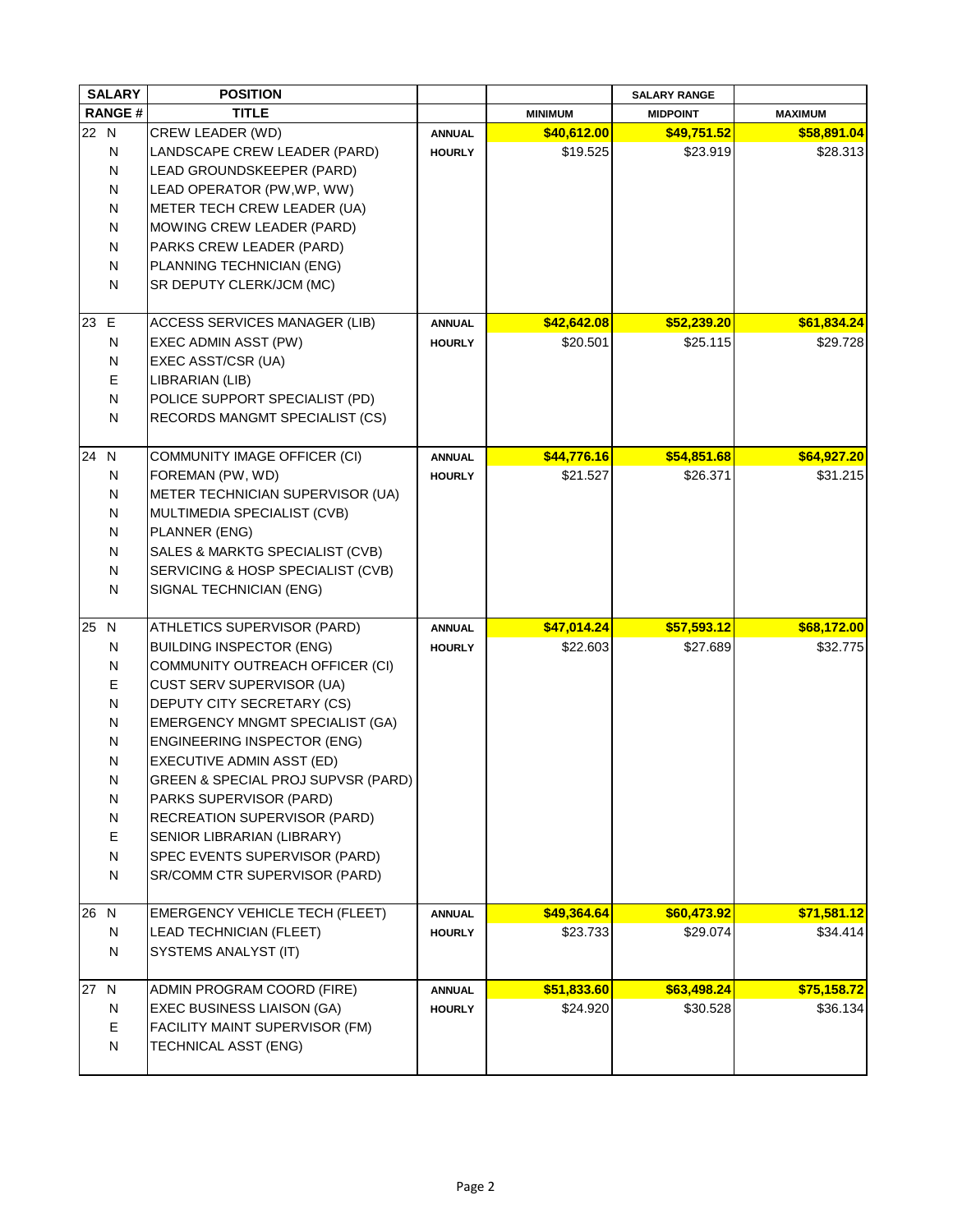|      | <b>SALARY</b> | <b>POSITION</b>                     |               |                | <b>SALARY RANGE</b> |                |
|------|---------------|-------------------------------------|---------------|----------------|---------------------|----------------|
|      | <b>RANGE#</b> | <b>TITLE</b>                        |               | <b>MINIMUM</b> | <b>MIDPOINT</b>     | <b>MAXIMUM</b> |
| 28 E |               | <b>ASST LIBRARY DIRECTOR (LIB)</b>  | <b>ANNUAL</b> | \$54,423.20    | \$66,670.24         | \$78,917.28    |
|      | N             | PROJECT MANAGER (ENG)               | <b>HOURLY</b> | \$26.165       | \$32.053            | \$37.941       |
|      | N             | SENIOR SIGNAL TECHNICIAN (ENG)      |               |                |                     |                |
|      |               |                                     |               |                |                     |                |
| 29   | E             | <b>AQUATICS MANAGER (AQ)</b>        | <b>ANNUAL</b> | \$57,145.92    | \$70,006.56         | \$82,865.12    |
|      | $\mathsf E$   | ANIMAL SHELTER MANAGER (AS)         | <b>HOURLY</b> | \$27.474       | \$33.657            | \$39.839       |
|      | $\mathsf E$   | PARK DEV MANAGER (PARD)             |               |                |                     |                |
|      | $\mathsf E$   | RECORDS MANAGER/CVL (PD)            |               |                |                     |                |
|      |               |                                     |               |                |                     |                |
| 30   | N             | AP ACCT/BUDGET ANALYST (FI)         | <b>ANNUAL</b> | \$60,003.84    | \$73,507.20         | \$87,008.48    |
|      | $\mathsf E$   | INSPECTIONS TEAM LEADER (ENG)       | <b>HOURLY</b> | \$28.848       | \$35.340            | \$41.831       |
|      | $\mathsf E$   | PARKS MANAGER (PARD)                |               |                |                     |                |
|      | $\mathsf{N}$  | PAYROLL SPECIALIST (FI)             |               |                |                     |                |
|      | $\mathsf E$   | SUPERVISOR (PW, WD, WP, WW)         |               |                |                     |                |
| 31   | E             | BUSINESS RET/EXPANSION MGR (ED)     | <b>ANNUAL</b> | \$63,001.12    | \$77,180.48         | \$91,357.76    |
|      | $\mathsf E$   | GIS ADMINISTRATOR (IT)              | <b>HOURLY</b> | \$30.289       | \$37.106            | \$43.922       |
|      | $\mathsf E$   | NETWORK ADMINISTRATOR (IT)          |               |                |                     |                |
|      | $\mathsf{N}$  | PROJ & GL ACCT/BUD ANALYST (FI)     |               |                |                     |                |
|      | E             | SYSTEMS ADMINISTRATOR (IT)          |               |                |                     |                |
|      |               |                                     |               |                |                     |                |
| 32 E |               | FLEET MANAGER (FLEET)               | <b>ANNUAL</b> | \$66,154.40    | \$81,038.88         | \$95,925.44    |
|      | $\mathsf E$   | RECREATION MANAGER (PARD)           | <b>HOURLY</b> | \$31.805       | \$38.961            | \$46.118       |
|      | $\mathsf E$   | SAFETY AND TRAINING MANAGER (PW)    |               |                |                     |                |
|      |               |                                     |               |                |                     |                |
| 33   | E             | ASST HR DIRECTOR (HR)               | <b>ANNUAL</b> | \$69,459.52    | \$85,090.72         | \$100,721.92   |
|      | $\mathsf E$   | CHIEF BUILD OFF/PLANS EXAM (ENG)    | <b>HOURLY</b> | \$33.394       | \$40.909            | \$48.424]      |
|      | ${\sf N}$     | PAYROLL MANAGER (FI)                |               |                |                     |                |
|      | E             | STAFF ENGINEER (ENG)                |               |                |                     |                |
|      |               |                                     |               |                |                     |                |
| 34   | $\mathsf E$   | ADMINISTRATOR/CC (MC)               | <b>ANNUAL</b> | \$72,933.12    | \$89,344.32         | \$105,757.60   |
|      | $\mathsf E$   | COMMUNICATIONS MGR (COMM)           | <b>HOURLY</b> | \$35.064       | \$42.954            | \$50.845       |
|      | $\mathsf E$   | <b>COMMUNITY IMAGE MANAGER (CI)</b> |               |                |                     |                |
|      | $\mathsf E$   | DEV SERVICES MANAGER (ENG)          |               |                |                     |                |
|      | E             | PURCHASING MANAGER (FI)             |               |                |                     |                |
|      | E             | SECURITY ADVISOR/EMC (GA)           |               |                |                     |                |
|      | $\mathsf E$   | TOURISM & MARKETING MGR (CVB)       |               |                |                     |                |
| 35   |               |                                     | <b>ANNUAL</b> | \$76,581.44    | \$93,814.24         | \$111,044.96   |
|      |               |                                     | <b>HOURLY</b> | \$36.818       | \$45.103            | \$53.387       |
|      |               |                                     |               |                |                     |                |
| 36 E |               | SENIOR ENGINEER (ENG)               | <b>ANNUAL</b> | \$80,408.64    | \$98,502.56         | \$116,596.48   |
|      |               |                                     | <b>HOURLY</b> | \$38.658       | \$47.357            | \$56.056       |
|      |               |                                     |               |                |                     |                |
| 37   |               |                                     | <b>ANNUAL</b> | \$84,427.20    | \$103,428.00        | \$122,426.72   |
|      |               |                                     | <b>HOURLY</b> | \$40.590       | \$49.725            | \$58.859       |
|      |               |                                     |               |                |                     |                |
| 38 E |               | <b>ASST FINANCE DIRECTOR (FI)</b>   | <b>ANNUAL</b> | \$88,649.60    | \$108,598.88        | \$128,548.16   |
|      |               |                                     | <b>HOURLY</b> | \$42.620       | \$52.211            | \$61.802       |
| 39 E |               | LIBRARY DIRECTOR (LIB)              | <b>ANNUAL</b> | \$93,082.08    | \$114,029.76        | \$134,975.36   |
|      |               |                                     | <b>HOURLY</b> | \$44.751       | \$54.822            | \$64.892       |
|      |               |                                     |               |                |                     |                |